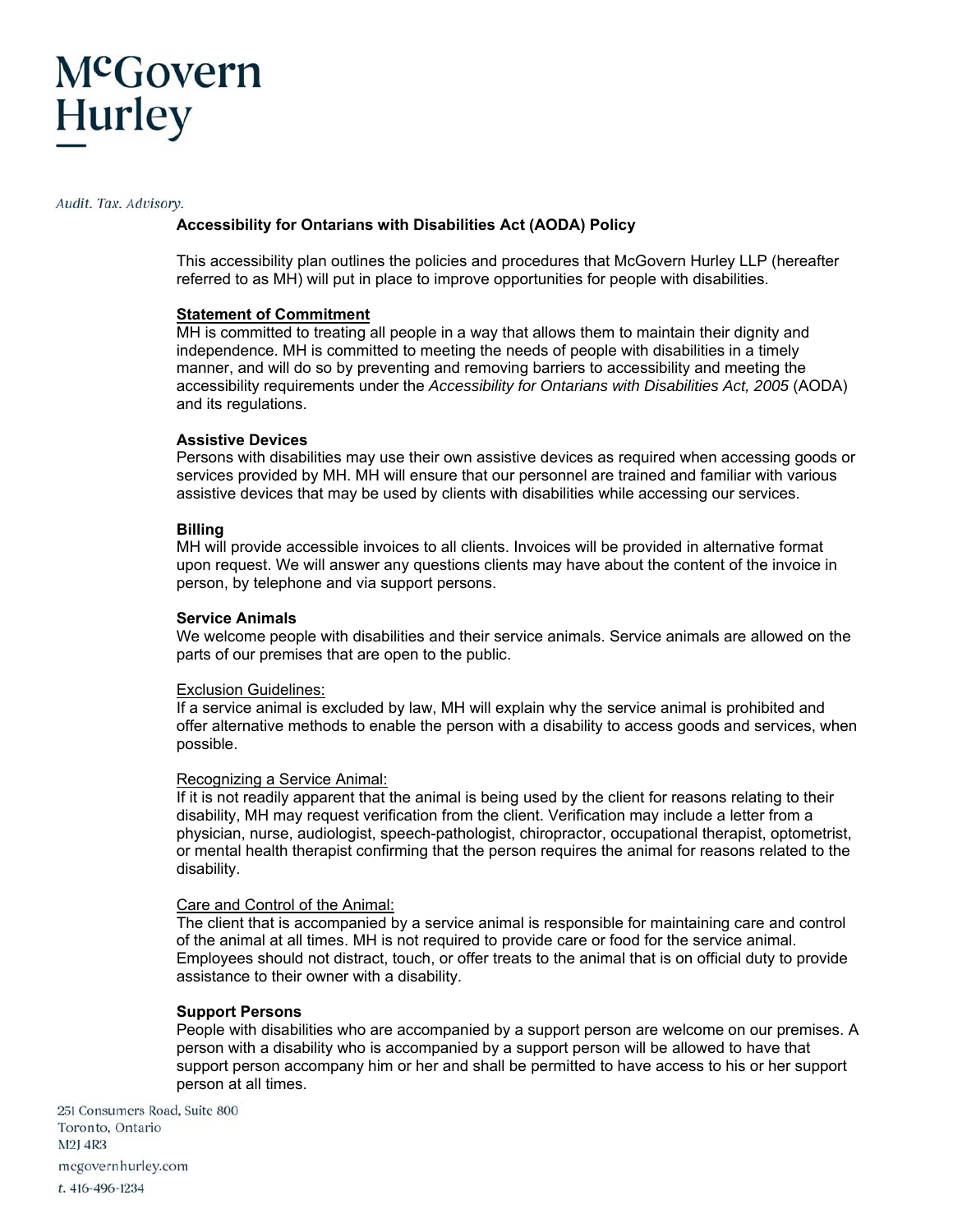In situations where confidential information might be discussed, consent will be obtained from the client, prior to any such conversation.

## **Notice of Temporary Disruption**

In the event of a planned or unexpected disruption to our services or facilities usually used by clients with disabilities, MH will notify clients promptly. This clearly posted notice will include information about the reason for the disruption, its anticipated length of time, and a description of alternative facilities or services, if available.

The notice will be posted on MH's website or social media page and, where appropriate, will be posted in an alternate location such as a main entrance and/or reception area.

## **Training**

MH will provide training to all personnel who deal with the public and/or other third parties who deal with the public on behalf of our Firm. Training will also be provided to any person who is involved in the development and approval of the Firm's policies, practices and procedures governing the provision of services to clients or third parties.

Training will be provided to new members of the Firm during their orientation period.

Training will include:

- An overview of the *Accessibility for Ontarians with Disabilities Act, 2005* and the requirements of the client service standard and Integrated Accessibility Standard;
- MH's plan related to the client service standard and Integrated Accessibility Standard;
- The Human Rights Code as it pertains to persons with disabilities;
- How to interact and communicate with persons with various types of disabilities;
- How to interact with persons with disabilities who use an assistive device or require the assistance of a service animal or a support person;
- How to use equipment or devices, where provided, available on-site or otherwise that may help with providing goods or services to persons with disabilities; and
- What to do if a person with a disability is having difficulty in accessing MH's services.

Members of the Firm will also be trained when changes are made to this policy.

Training records will be made and maintained in accordance with the requirements of the AODA.

## **Feedback**

The ultimate goal of MH is to meet and exceed client expectations while serving clients with disabilities. Clients or others who wish to provide feedback on the way MH provides services to persons with disabilities can provide feedback directly to the staff member from whom they received services. Alternatively, you may provide feedback directly by any of the following methods:

By telephone: 416-496-1234 By email: jrhind@mcgovernhurley.com By regular mail: 251 Consumers Road, Suite 800, North York, Ontario, M2J 4R3

The manner in which feedback is provided to MH will be taken into consideration when responding to comments, including complaints.

This policy exists to achieve service excellence to clients with disabilities. Questions or feedback about this policy will be directed to Jennifer Rhind. Clients can expect to hear back from the Firm in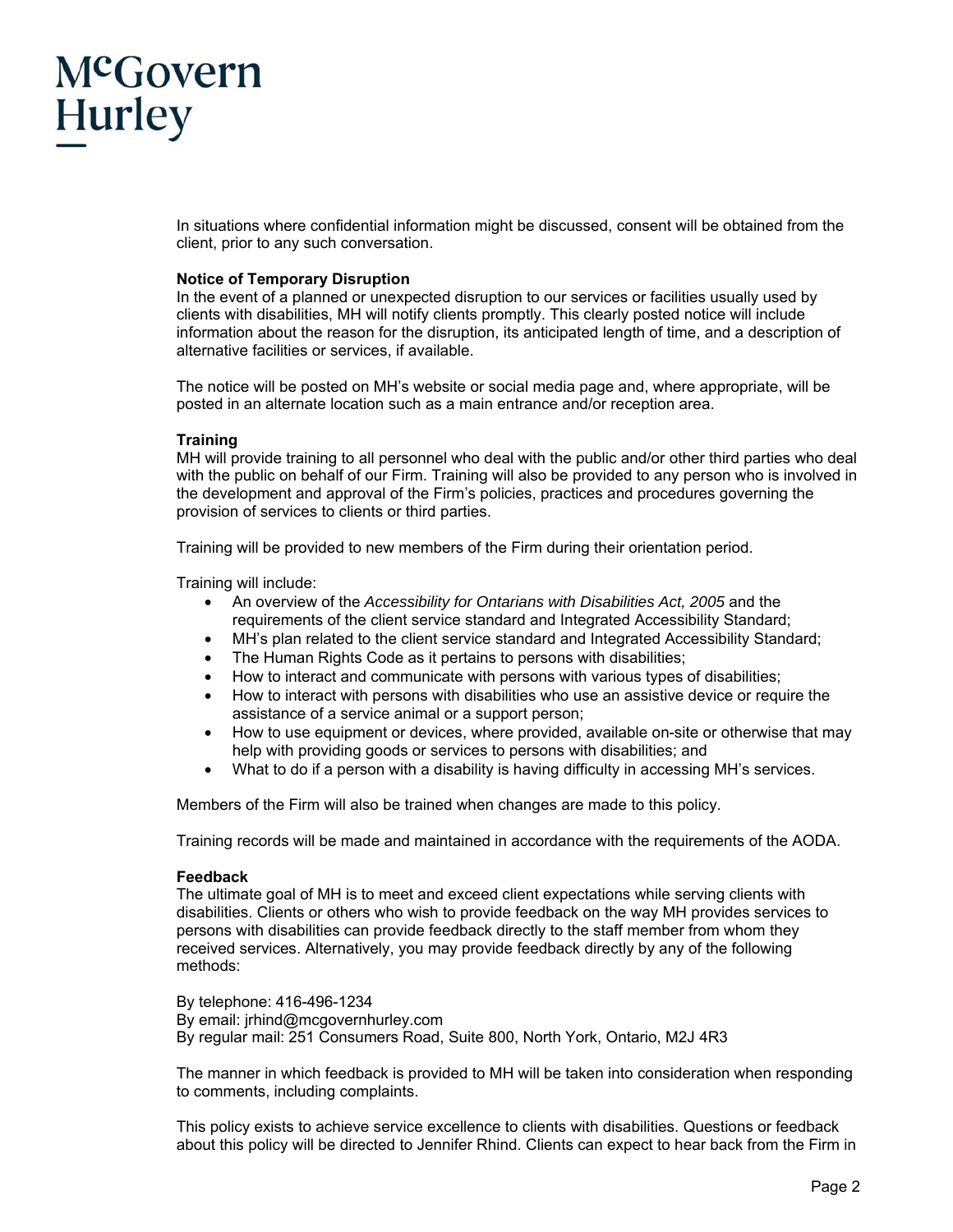a timely manner and in a way that takes the nature of the disability into consideration of the person providing feedback. Any complaints about services provided to persons with disabilities will be addressed according to our Firm's regular complaint management procedure.

## **Modifications to This or Other Policies**

Any policy of MH that does not respect and promote the principles of dignity, independence, integration and equal opportunity of persons with disabilities will be modified or removed.

## **Availability of Documents**

Upon request, MH will provide or arrange for the provision of accessible formats and communication supports for persons with disabilities in a timely manner that takes into account the person's accessibility needs due to their disability. MH will consult with the person making the request in determining the suitability of an accessible format or communication support.

### **Information and Communications**

MH is committed to meeting the communication needs of people with disabilities. When requested, we will consult with people with disabilities to determine their information and communication needs and will communicate with persons with disabilities in ways that take into account their disability. MH will train all personnel how to interact and communicate with people with various types of disabilities.

MH will ensure that all of its publicly available information is made accessible upon request. When a request for an accessible format or for communication supports is received, MH will:

- Consult with individuals making requests to determine their accessibility needs to determine a suitable format or support;
- Provide the requested information in a timely manner; and;
- Provide the information at regular cost (if any).

## Accessible Websites and Web Content

MH will take the following steps to ensure its internet websites and all content posted on those sites (since January 1, 2012) conform with WCAG 2.0, Level AA:

- Audit all websites and content for Level AA compliance;
- Implement the necessary changes to ensure the website and web content conforms to all applicable standards.

# Accessible Emergency Information

Upon request, MH will provide publicly available emergency information to clients in an accessible way.

#### Multi-Year Accessibility Plan and Compliance Report

MH has established and implemented a multi-year accessibility plan which is available on the Company website. The purpose of this document is to outline the Company's strategy to prevent and remove barriers. This plan is reviewed and updated every five (5) years. Accessible format of the plan is available upon request.

MH will complete and submit Accessibility Compliance Reports as required by the Act.

## **Employment**

## **Recruitment**

MH is committed to fair and accessible employment practices.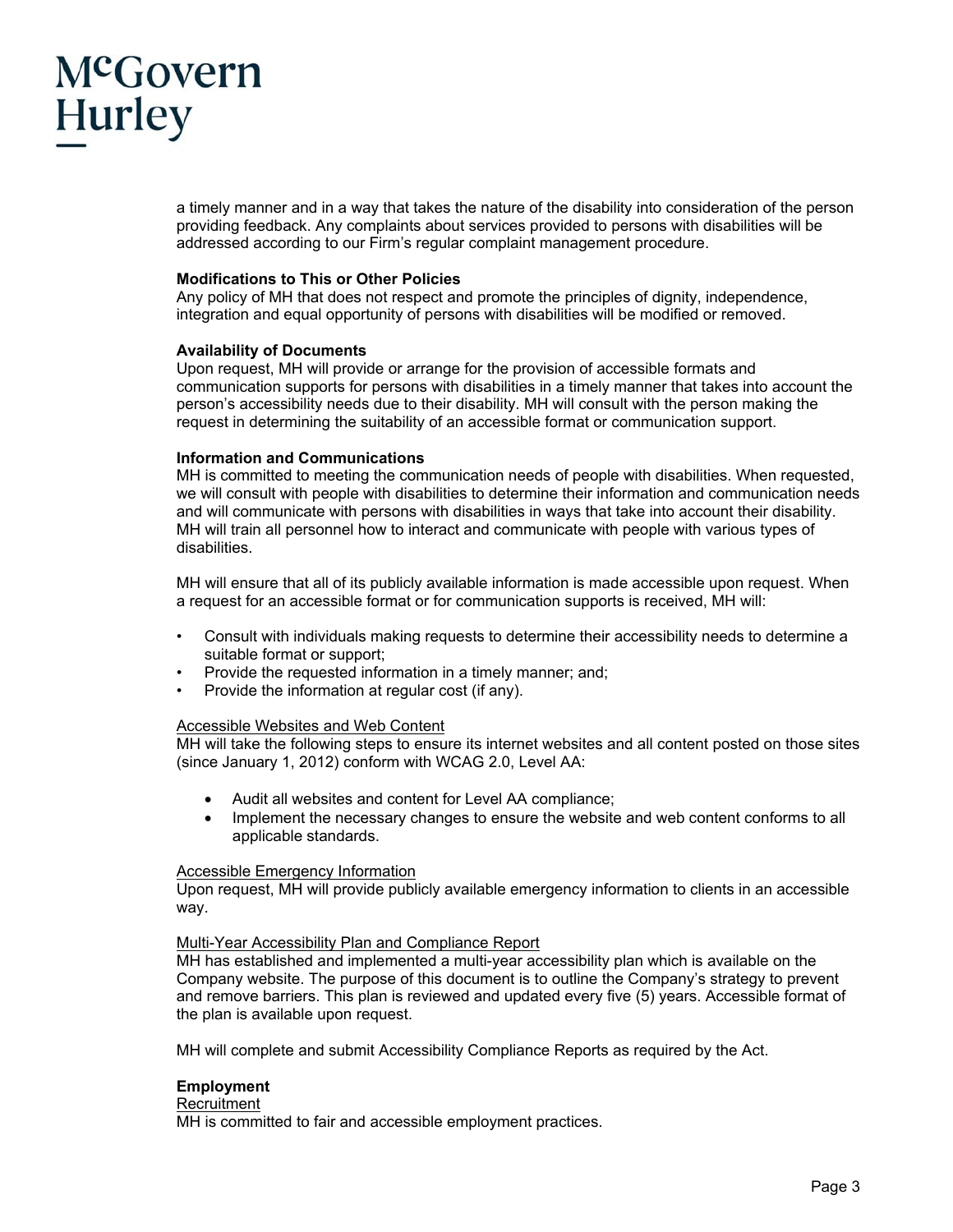MH will include standard language to be included in all job postings, whether published publicly or internally, to notify our personnel and the public of our commitment to accommodate applicants with disabilities in the recruitment process.

MH will notify job applicants when they are individually selected to participate further in an assessment or selection process that accommodations are available upon request in relation to the materials or processes to be used. If the selected applicant requests an accommodation, MH will consult with the applicant and provide suitable accommodation in a manner that takes into account the applicant's accessibility needs due to a disability.

When making offers of employment, MH will notify the successful applicant of its policies for accommodating employees with disabilities.

### Individualized Workplace Emergency Response Information

MH will provide individualized emergency response information to any personnel with a disability, if the disability is such that the individualized information is necessary and MH has been made aware that the accommodation is required due to the disability.

Individualized workplace emergency response information will be evaluated when the individual moves to a different location, when the overall accommodations needs or plans are reviewed, and when MH reviews its general emergency response policies.

#### Individual Accommodation Plan (IAP)

MH provides individual accommodation plans to employees who have a disability, upon request. Employees may make a request at any time during their employment.

Once the request has been made, management and Human Resources will work together with the employee to fill out the Individual Accommodation Plan Form and implement an IAP.

Once plans have been finalized, an annual review will be required to ensure effectiveness. Only members associated with the plan will receive information regarding the arrangement.

Any information that needs to be accessible for employees will be addressed in their IAP and provided upon request.

Both the Individualized Workplace Emergency Response Plan and the IAP will be updated when:

- The employee moves to a different department;
- The employee's overall accommodations needs or plans are reviews; and
- The employee moves to a different location within the company.

#### Return to Work

MH will take the following steps to develop and put in place a process for developing individual accommodation plans and return-to-work policies for employees that have been absent due to a disability:

- Review all existing accommodation and return-to-work policies and practices;
- Revise existing policies and practices to take into account all factors set out in the *Integrated Accessibility Standards*;

#### Performance Management, Career Development, and Redeployment

When undertaking any performance management, career development and redeployment processes, MH will ensure that the accessibility needs of all personnel with disabilities needs are